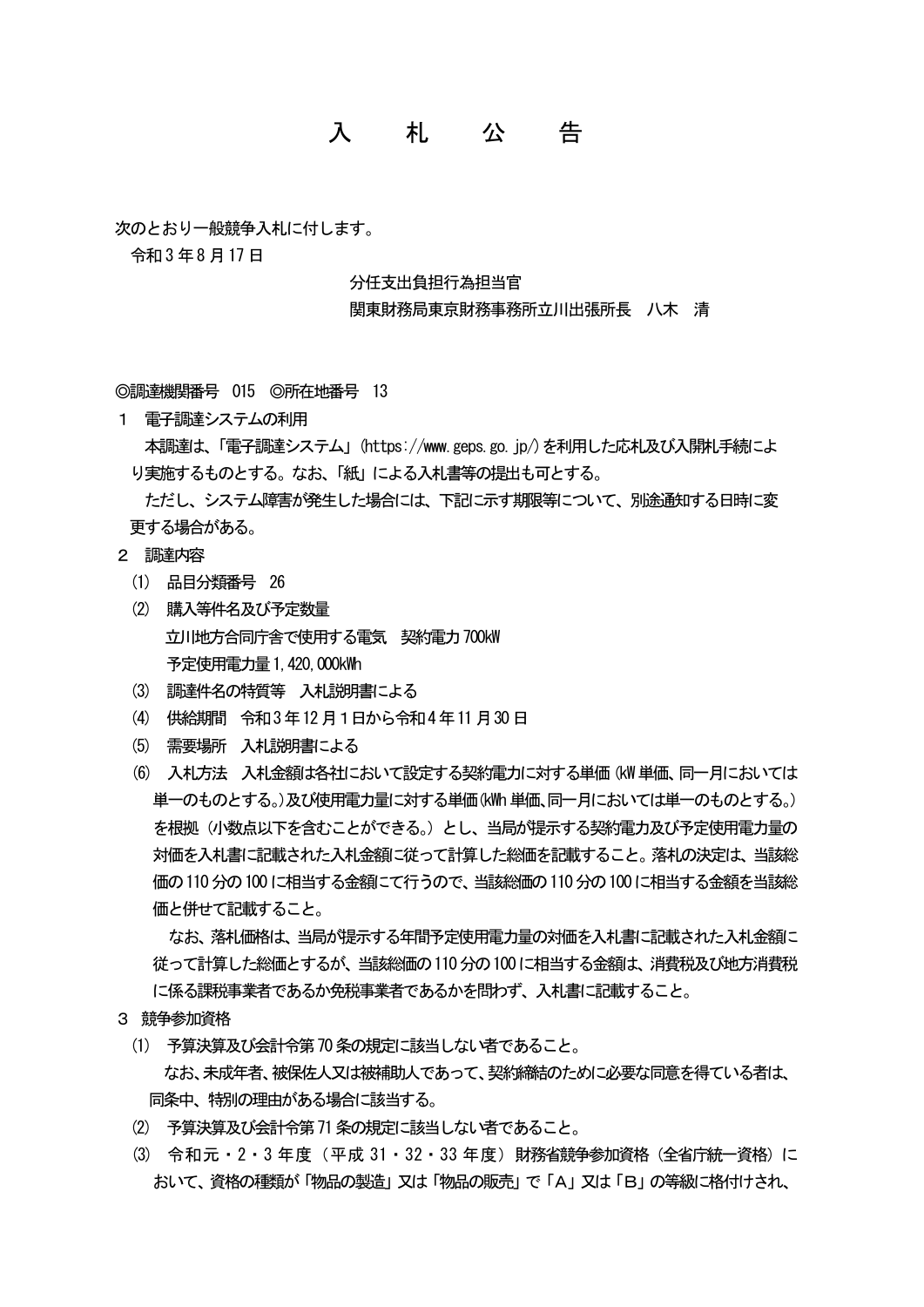関東・甲信越地域の競争参加資格を有する者、又は当該競争参加資格を有していない者で、入札参 加申込期限までに競争参加資格審査を受け、競争参加資格者名簿に登載された者であること。なお、 競争参加資格の申請は、「競争参加者の資格に関する公示」(令和2年3月31 日付官報)に記載さ れている時期及び場所で受け付ける。

- (4) 当該地方支分部局の所属担当官と締結した契約に関し、契約に違反し、又は同担当官が実施した 入札の落札者となりながら、正当な理由なくして契約を拒み、ないしは入札等当該地方支分部局の 業務に関し不正又は不誠実な行為をし、契約の相手方として不適当であると認められる者でないこ と。
- (5) 各省各庁から指名停止等を受けていない者(分任支出負担行為担当官が特に認める者を含む。) であること。
- (6) 経営の状況又は信用度が極度に悪化していないと認められる者であり、適正な契約の履行が確保 される者であること。
- (7) 電気事業法第2条の2の規定に基づき小売電気事業の登録を受けている者であること。
- (8) 省CO2化の要素を考慮する観点から、入札説明書に記載する基準を満たすこと。
- (9) 入札説明書の交付を受けた者であること。
- 4 入札書の提出場所等
	- (1) 入札書の提出場所、契約条項を示す場所、入札説明書の交付場所及び問い合わせ先 〒190-8575 東京都立川市緑町4-2 立川地方合同庁舎7階 関東財務局東京財務事務所立川出張所管財課 合同庁舎管理係 谷川 知弘 電話 042-524-2195
	- (2) 入札説明書の交付方法 本公告の日から上記(1)の交付場所にて交付する。
	- (3) 入札申込期限 令和3年10月7日17時00分
	- (4) 入札書の受領期限 令和3年10月14日17時00分
	- (5) 開札の日時及び場所 令和3年10月15日10時00分 関東財務局東京財務事務所立川出張所
- 5 その他
	- (1) 入札及び契約手続において使用する言語及び通貨 日本語及び日本国通貨に限る。
	- (2) 入札保証金及び契約保証金 免除
	- (3) 入札の無効 本公告に示した競争参加資格のない者の提出した入札書及び入札に関する条件に違反した入札 書は無効とする。
	- (4) 契約書作成の要否 要
	- (5) 落札者の決定方法

予算決算及び会計令第79条の規定に基づいて作成された予定価格の制限の範囲内で最低の 価格をもって有効な入札を行った者を落札者とする。

- (6) その他 詳細は入札説明書による。
- 6 Summary
	- (1) Official in charge of disbursement of the procuring entity : YAGI Kiyoshi,